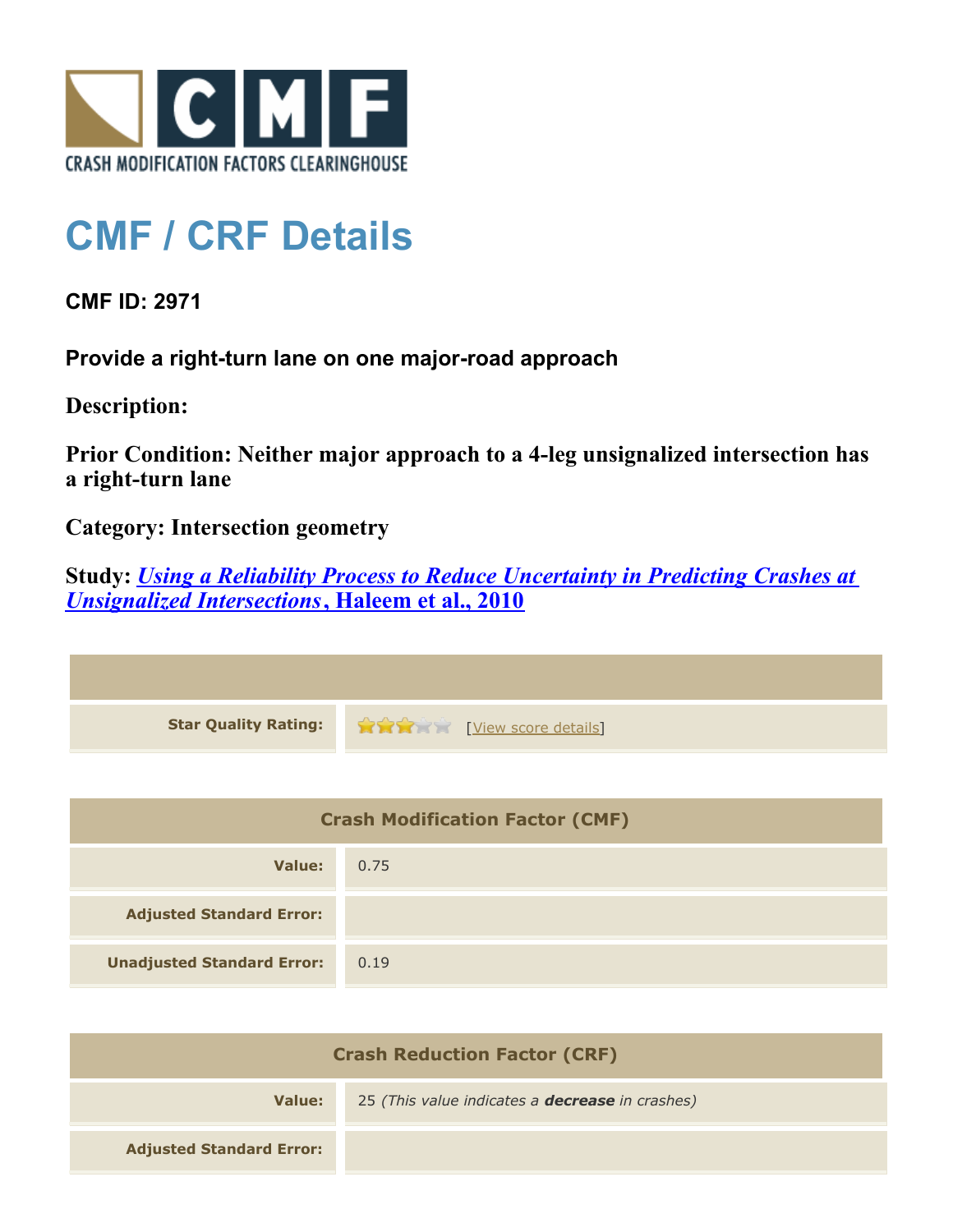| <b>Applicability</b>       |               |
|----------------------------|---------------|
| <b>Crash Type:</b>         | All           |
| <b>Crash Severity:</b>     | All           |
| <b>Roadway Types:</b>      | Not Specified |
| <b>Number of Lanes:</b>    |               |
| <b>Road Division Type:</b> |               |
| <b>Speed Limit:</b>        |               |
| <b>Area Type:</b>          | Not specified |
| <b>Traffic Volume:</b>     |               |
| <b>Time of Day:</b>        | All           |

## *If countermeasure is intersection-based*

| <b>Intersection Type:</b>         | Roadway/roadway (not interchange related)         |
|-----------------------------------|---------------------------------------------------|
| <b>Intersection Geometry:</b>     | $4$ -leg                                          |
| <b>Traffic Control:</b>           | Stop-controlled                                   |
| <b>Major Road Traffic Volume:</b> | 8955 to 66171 Annual Average Daily Traffic (AADT) |
| <b>Minor Road Traffic Volume:</b> |                                                   |

| <b>Development Details</b>      |                      |
|---------------------------------|----------------------|
| <b>Date Range of Data Used:</b> | 2003 to 2006         |
| <b>Municipality:</b>            | <b>Orange County</b> |
| State:                          | <b>FL</b>            |